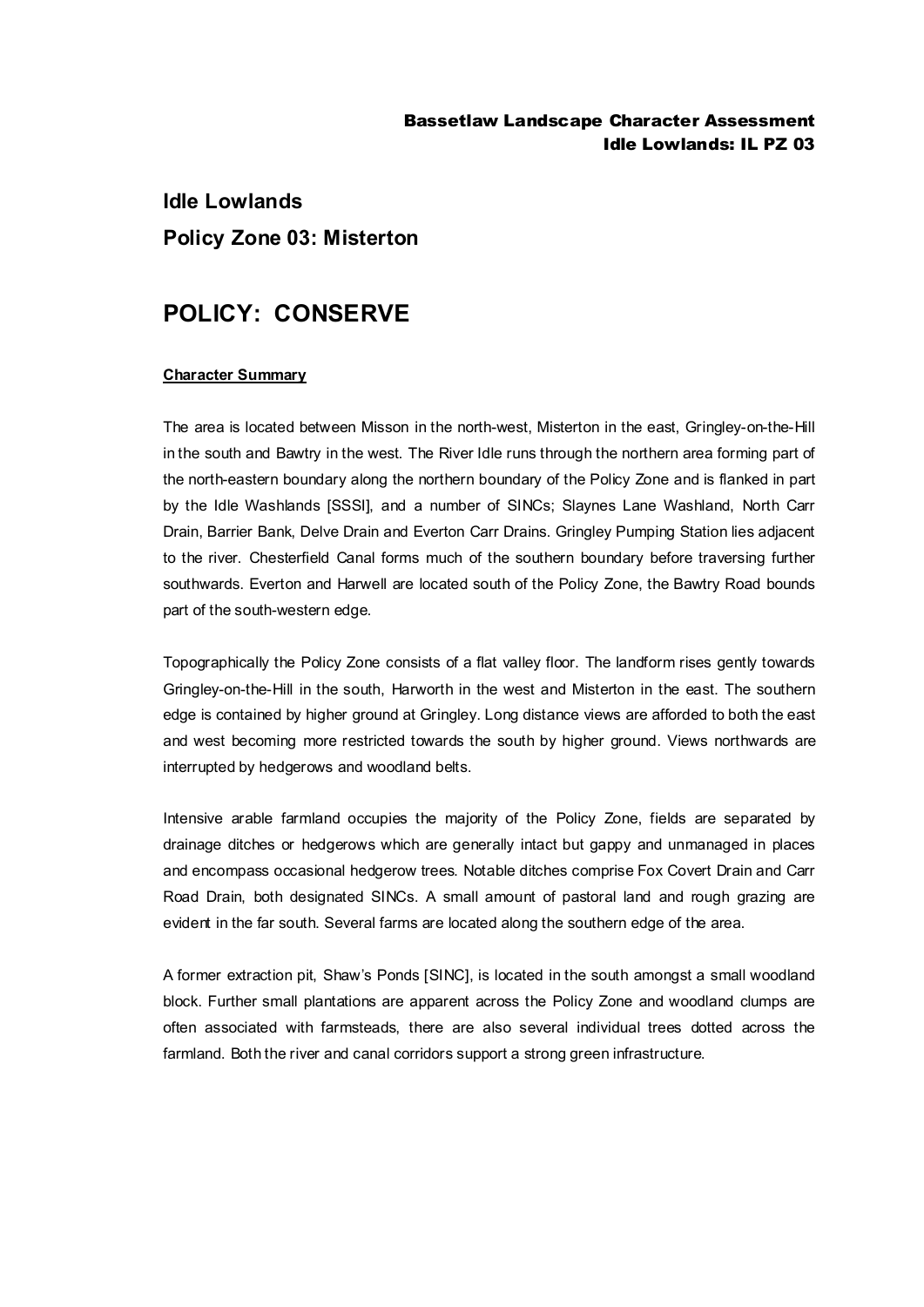### **Idle Lowlands – Policy Zone 03: Misterton**

| <b>CHARACTERISTIC FEATURES</b><br>River Idle and Washlands [SSSI], Chesterfield Canal [SINC].<br>$\bullet$<br>Numerous drains of which several are designated SINCs.<br>Flat valley floor.<br>Intensive open arable farmland divided by intact hedgerows and ditches.<br>٠<br>Isolated farmsteads of red brick construction.<br>Shaws Ponds [SINC]; former extraction pit with associated woodland.<br><b>LANDSCAPE ANALYSIS</b><br><b>Condition</b><br>The landscape condition is very good. There is a coherent pattern of elements with few<br>detracting features within the Policy Zone including evidence of mineral extraction [spoil<br>heaps], pylons and masts. Overall the area is visually unified. | Policy Zone: IL PZ 03<br>IL <sub>17</sub><br>Condition<br>Good<br>Moderate<br>Poor<br><b>Condition</b> | <b>REINFORCE</b><br><b>CREATE &amp;</b><br><b>REINFORCE</b><br>CREATE<br>Low<br><b>SUMMARY OF ANALYSIS</b> | Land Cover Parcel[s]: IL06, IL08, IL09, IL10, IL15, IL16,<br>CONSERVE &<br><b>REINFORCE</b><br>CONSERVE &<br>CREATE<br><b>RESTORE &amp;</b><br>CREATE<br>Moderate<br>Sensitivity | <b>CONSERVE</b><br>CONSERVE &<br><b>RESTORE</b><br><b>RESTORE</b><br>High |
|-----------------------------------------------------------------------------------------------------------------------------------------------------------------------------------------------------------------------------------------------------------------------------------------------------------------------------------------------------------------------------------------------------------------------------------------------------------------------------------------------------------------------------------------------------------------------------------------------------------------------------------------------------------------------------------------------------------------|--------------------------------------------------------------------------------------------------------|------------------------------------------------------------------------------------------------------------|----------------------------------------------------------------------------------------------------------------------------------------------------------------------------------|---------------------------------------------------------------------------|
|                                                                                                                                                                                                                                                                                                                                                                                                                                                                                                                                                                                                                                                                                                                 |                                                                                                        |                                                                                                            |                                                                                                                                                                                  |                                                                           |
|                                                                                                                                                                                                                                                                                                                                                                                                                                                                                                                                                                                                                                                                                                                 |                                                                                                        |                                                                                                            |                                                                                                                                                                                  |                                                                           |
|                                                                                                                                                                                                                                                                                                                                                                                                                                                                                                                                                                                                                                                                                                                 |                                                                                                        |                                                                                                            |                                                                                                                                                                                  |                                                                           |
|                                                                                                                                                                                                                                                                                                                                                                                                                                                                                                                                                                                                                                                                                                                 |                                                                                                        |                                                                                                            |                                                                                                                                                                                  |                                                                           |
|                                                                                                                                                                                                                                                                                                                                                                                                                                                                                                                                                                                                                                                                                                                 |                                                                                                        |                                                                                                            |                                                                                                                                                                                  |                                                                           |
|                                                                                                                                                                                                                                                                                                                                                                                                                                                                                                                                                                                                                                                                                                                 |                                                                                                        |                                                                                                            |                                                                                                                                                                                  |                                                                           |
|                                                                                                                                                                                                                                                                                                                                                                                                                                                                                                                                                                                                                                                                                                                 |                                                                                                        |                                                                                                            |                                                                                                                                                                                  |                                                                           |
|                                                                                                                                                                                                                                                                                                                                                                                                                                                                                                                                                                                                                                                                                                                 |                                                                                                        |                                                                                                            |                                                                                                                                                                                  |                                                                           |
|                                                                                                                                                                                                                                                                                                                                                                                                                                                                                                                                                                                                                                                                                                                 |                                                                                                        |                                                                                                            |                                                                                                                                                                                  |                                                                           |
|                                                                                                                                                                                                                                                                                                                                                                                                                                                                                                                                                                                                                                                                                                                 |                                                                                                        |                                                                                                            |                                                                                                                                                                                  | <b>Very Good</b>                                                          |
|                                                                                                                                                                                                                                                                                                                                                                                                                                                                                                                                                                                                                                                                                                                 | Pattern of Elements:                                                                                   |                                                                                                            | Coherent                                                                                                                                                                         |                                                                           |
|                                                                                                                                                                                                                                                                                                                                                                                                                                                                                                                                                                                                                                                                                                                 | Detracting Features:                                                                                   |                                                                                                            | Few                                                                                                                                                                              |                                                                           |
| Land use is mostly arable with some pasture, large open fields are divided by generally                                                                                                                                                                                                                                                                                                                                                                                                                                                                                                                                                                                                                         | Visual Unity:<br>Unified                                                                               |                                                                                                            |                                                                                                                                                                                  |                                                                           |
| well maintained hedgerows and a network of ditches which, combined with the River<br>Idle and Chesterfield Canal corridors, linear tree belts and isolated woodland blocks,                                                                                                                                                                                                                                                                                                                                                                                                                                                                                                                                     | Ecological Integrity:                                                                                  |                                                                                                            | Moderate                                                                                                                                                                         |                                                                           |
| provide a strong green infrastructure. Some hedgerows are supplemented by fencing<br>where gaps occur, particularly at grazed/pastoral areas. Built elements are generally                                                                                                                                                                                                                                                                                                                                                                                                                                                                                                                                      | Good<br>Cultural Integrity:                                                                            |                                                                                                            |                                                                                                                                                                                  |                                                                           |
| farmsteads and small groups of cottages in the local vernacular. Settlement is                                                                                                                                                                                                                                                                                                                                                                                                                                                                                                                                                                                                                                  |                                                                                                        |                                                                                                            |                                                                                                                                                                                  |                                                                           |
| concentrated and does not form a prominent feature within the landscape. Some<br>traditional farm buildings have been replaced with larger metal sheds however these<br>are mostly within the valley floor and effectively screened by trees and woodland. The<br>cultural integrity is assessed as good.                                                                                                                                                                                                                                                                                                                                                                                                       | Functional Integrity:                                                                                  |                                                                                                            | Strong                                                                                                                                                                           |                                                                           |
| A total of five SINCs and three SSSIs, including part of the River Idle Washlands and<br>woodland at the Misson Training Area, lie within the Policy Zone. Generally tree cover<br>is low as a percentage of the Policy Zone due to its extensive coverage. The ecological<br>integrity is moderate which overall gives a strong habitat for wildlife/functional<br>integrity. A visually unified area combined with a strong functional integrity gives a<br>very good landscape condition overall.                                                                                                                                                                                                            |                                                                                                        |                                                                                                            |                                                                                                                                                                                  |                                                                           |
| <b>Sensitivity</b>                                                                                                                                                                                                                                                                                                                                                                                                                                                                                                                                                                                                                                                                                              | Sensitivity                                                                                            |                                                                                                            |                                                                                                                                                                                  | Very High                                                                 |
| Features which give the area local distinctiveness are characteristic of the Idle<br>Lowlands region and the continuity/time depth is historic [post 1600] giving a<br>moderate sense of place.                                                                                                                                                                                                                                                                                                                                                                                                                                                                                                                 | Distinctiveness:                                                                                       |                                                                                                            | Characteristic                                                                                                                                                                   |                                                                           |
|                                                                                                                                                                                                                                                                                                                                                                                                                                                                                                                                                                                                                                                                                                                 | Continuity:                                                                                            |                                                                                                            | Historic                                                                                                                                                                         |                                                                           |
| The open nature of the Policy Zone offers very high visibility. The landform is<br>considered dominant. A moderate sense of place with very high visibility equates to<br>very high landscape sensitivity overall.                                                                                                                                                                                                                                                                                                                                                                                                                                                                                              | Sense of Place:                                                                                        |                                                                                                            | Moderate                                                                                                                                                                         |                                                                           |
|                                                                                                                                                                                                                                                                                                                                                                                                                                                                                                                                                                                                                                                                                                                 | Landform:                                                                                              |                                                                                                            | Dominant                                                                                                                                                                         |                                                                           |
|                                                                                                                                                                                                                                                                                                                                                                                                                                                                                                                                                                                                                                                                                                                 | <b>Extent of Tree Cover</b>                                                                            |                                                                                                            | Open                                                                                                                                                                             |                                                                           |
|                                                                                                                                                                                                                                                                                                                                                                                                                                                                                                                                                                                                                                                                                                                 | Visibility:                                                                                            |                                                                                                            | Very High                                                                                                                                                                        |                                                                           |
| <b>LANDSCAPE ACTIONS</b>                                                                                                                                                                                                                                                                                                                                                                                                                                                                                                                                                                                                                                                                                        |                                                                                                        |                                                                                                            |                                                                                                                                                                                  |                                                                           |
| Conserve                                                                                                                                                                                                                                                                                                                                                                                                                                                                                                                                                                                                                                                                                                        |                                                                                                        |                                                                                                            |                                                                                                                                                                                  |                                                                           |
| Landscape Features<br>Conserve the ecological diversity, setting and character of the River Idle and Chesterfield Canal corridors, the Idle Washlands [SSSI], Misson<br>$\bullet$                                                                                                                                                                                                                                                                                                                                                                                                                                                                                                                               |                                                                                                        |                                                                                                            |                                                                                                                                                                                  |                                                                           |

- Training Area woodland [SSSI] and designated SINCs. Enhance biodiversity where appropriate.
- · **Conserve** drainage ditches**/**hedgerow field boundaries and the historic field pattern, restoring where they have been lost.
- · **Conserve** pastoral farmland and seek opportunities to restore arable to permanent pasture.

#### *Built Features*

- · **Conserve** the open sparsely settled and rural character of the landscape by concentrating new small scale development around existing settlement located at the boundaries of the Policy Zone, while being sympathetic to the scale and extent of existing settlement.
- · **Conserve** historic field pattern by containing new development within historic enclosed boundaries.
- · **Conserve** the local brick vernacular of isolated buildings and reinforce in any new development.
- · **Conserve** the architectural features of the Chesterfield Canal.
- Sensitive design and siting of new agricultural buildings